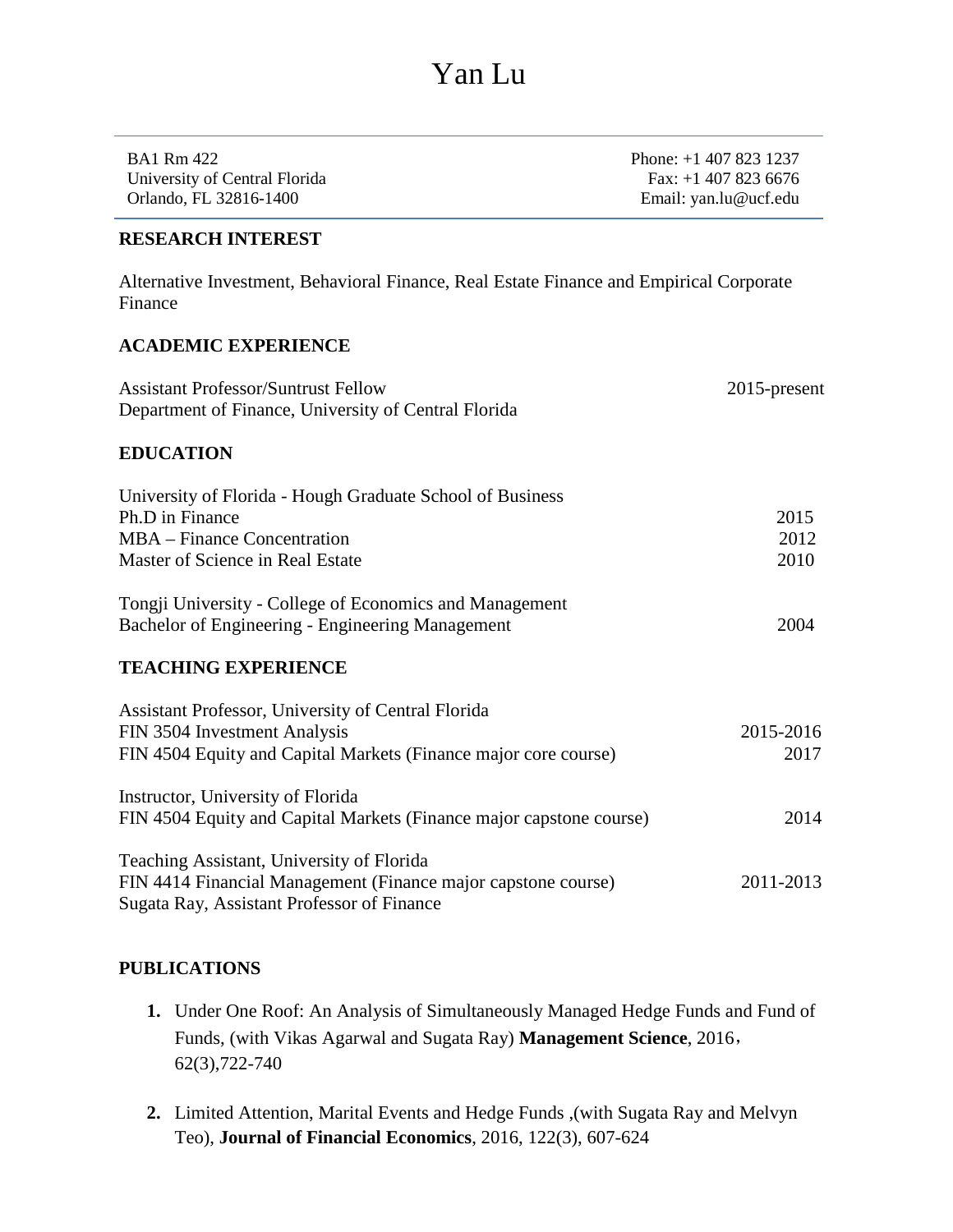- **3.** Too good to be true? An analysis of the options market's reactions to earnings releases, (with Sugata Ray), **Journal of Business Finance and Accounting**, 2016, 43(7-8), 830-848
- **4.** How Do Personal Assets Affect Professional Asset Management? Evidence from Hedge Fund Managers' Real Estate Transactions, (with David Ling and Sugata Ray), **Real Estate Economics**, forthcoming
- **5.** Sensation Seeking, Sports Cars, and Hedge Funds ( With Stephen Brown, Sugata Ray and Melvyn Teo), **Journal of Finance**, forthcoming

#### **WORKING PAPERS**

1. 'Alternative' Marketing for Alternative Investments: Does Umbrella Branding Circumvent Marketing Regulations?, (with David Musto, Debanjan. Mitra and Sugata Ray)

2nd round Revise and resubmit at **Marketing Science**

- 2. What happens when your money manager gives money away? An analysis of hedge fund managers' charitable donations, (with Vikas Agarwal and Sugata Ray)
- 3. Travelling too fast: Risk taking behavior, financial risk and hedge fund performance and survival. (with Stephen Brown and Sugata Ray)
- 4. Presidential Elections, Political Sensitivity, and Hedge Fund Performance (with Honghui Chen, Alok Kumar and Ajai Singh)
- 5. Do Alpha Males Deliver Alpha? Testosterone and Hedge Funds (with Melvyn Teo)

## **CONFERENCE AND SEMINAR PRESENTATIONS** (\*presented by coauthor)

Under One Roof: An Analysis of Simultaneously Managed Hedge Funds and Fund of Funds

Nanyang Technological University, Singapore, March 2014\* Singapore Management University, Singapore, March 2014\* University of Hong Kong, Hong Kong, March 2014\* Financial Management Association (FMA) Annual Meeting, Chicago, October 2013 Australian National University, Canberra, Australia, July 2013\* 6th Conference on Professional Asset Management, Erasmus University, June 2013\* Georgetown University, May 2013\*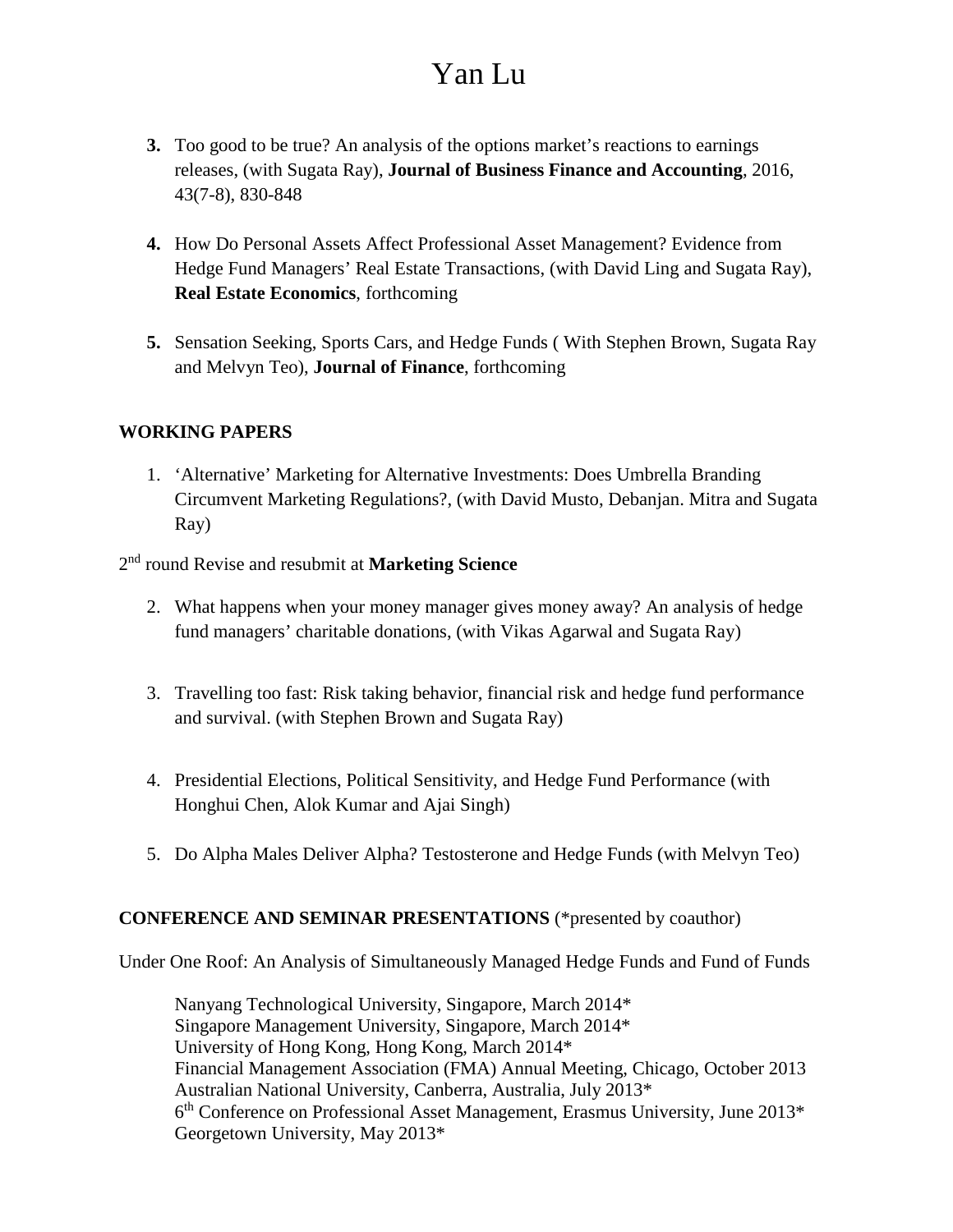EDHEC Risk Institute, Singapore, May 2013\* Villanova University, February 2013\*; Georgia State University, February 2013\* Stockholm School of Economics, Sweden, November 2012\* University of Florida, November 2012\*, February 2013 Hong Kong University 2014\* Hong Kong University of Science and Technology 2014\* Nanyang Technology University 2014\* Singapore Management University 2014\* University of Arizona 2014\* West Virginia University 2014\*

Limited Attention, Marital Events and Hedge Funds

 $2^{ND}$  Asian Bureau of Finance and Economic Research (ABFER), May  $2014*$ University of Florida, September 2013\* 7th Hedge fund research conference, 2015\* Mid-Atlantic Research Conference in Finance, 2015\* European Finance Association, August 2015\* Shanghai University of International Business and Economics, 2016

'Alternative' Marketing for Alternative Investments: Does Umbrella Branding Circumvent Marketing Regulations?

European Finance Association, August 2014 6th Annual Florida State University Suntrust Beach Conference, April 2014\* Division of Economic and Risk Analysis at the Securities and Exchange Commission (SEC), September, 2013\* University of Florida, April 2013 Marketing Dynamics Conference, 2014\*

What happens when your money manager gives money away? An analysis of hedge fund managers' charitable donations

Florida Finance Conference, 2014 Wealth Management Conference-Social Responsible Investing, 2014 China International Conference in Finance, 2016 27<sup>th</sup> Annual Conference on Financial Economics and Accounting, 2016

Travelling too fast: Risk taking behavior, financial risk and hedge fund performance and survival

University of Florida, 2016 University of Central Florida, 2016 29th Australasian Finance and Banking Conference, 2016\* 2017 Financial Institutions, Regulation & Corporate Governance (FIRCG) Conference\* CAIA, 2017\*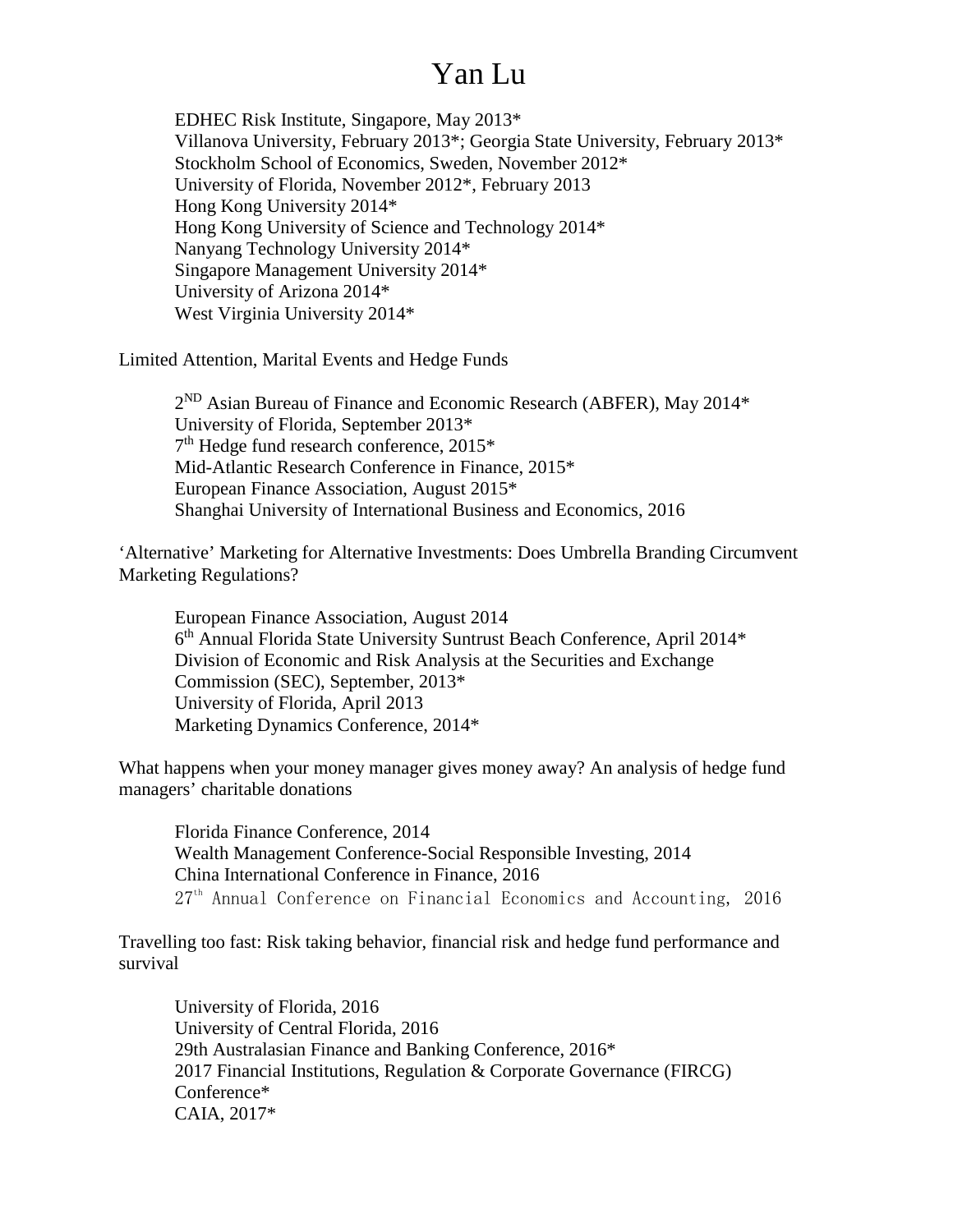Presidential Elections, Political Sensitivity, and Hedge Fund Performance

University of Central Florida, 2016\* Shanghai University of International Business and Economics, 2017\* China International Conference in Finance, 2017 (scheduled)

Sensation Seeking, Sports Cars, and Hedge Funds

Twelfth Annual Mid-Atlantic Research Conference in Finance Program, 2017\* University of Central Florida. 2017 Financial Institutions, Regulation & Corporate Governance Conference, 2017\* CFA Society Melbourne, 2017\* Massey University and CFA Society New Zealand, 2017\* Massey University, 2017\* Monash Q Group Colloquium, 2017\* Deakin University, 2017\*

#### **PROFESSIONAL ACTIVITIES**

#### **Conference Discussant**

Financial Management Association Annual Meeting, 2012 Financial Management Association Annual Meeting, 2013 Financial Management Association Annual Meeting, 2015

#### **Ad-hoc Referee**

Management Science Journal of Empirical Finance

#### **Editorial Board Member**

International Business Research

#### **Professional Affiliation**

Financial Management Association American Finance Association European Finance Association

#### **UNIVERSITY SERVICES**

- 1. Master of Science in Finance program committee
- 2. Seminar Coordinator
- 3. Honors-in-Major thesis supervisor

#### **MEDIA COVERAGE**

- 1. The Economist: ["Bull Marketing,"](http://media.economist.com/news/finance-and-economics/21579032-alternative-investment-firms-are-preparing-pitch-public-bull-marketing)
- 2. [CNN Money: Marriage hurts a hedge fund manager more than divorce](http://money.cnn.com/2015/02/27/investing/hedge-funds-marriage-divorce/index.html)